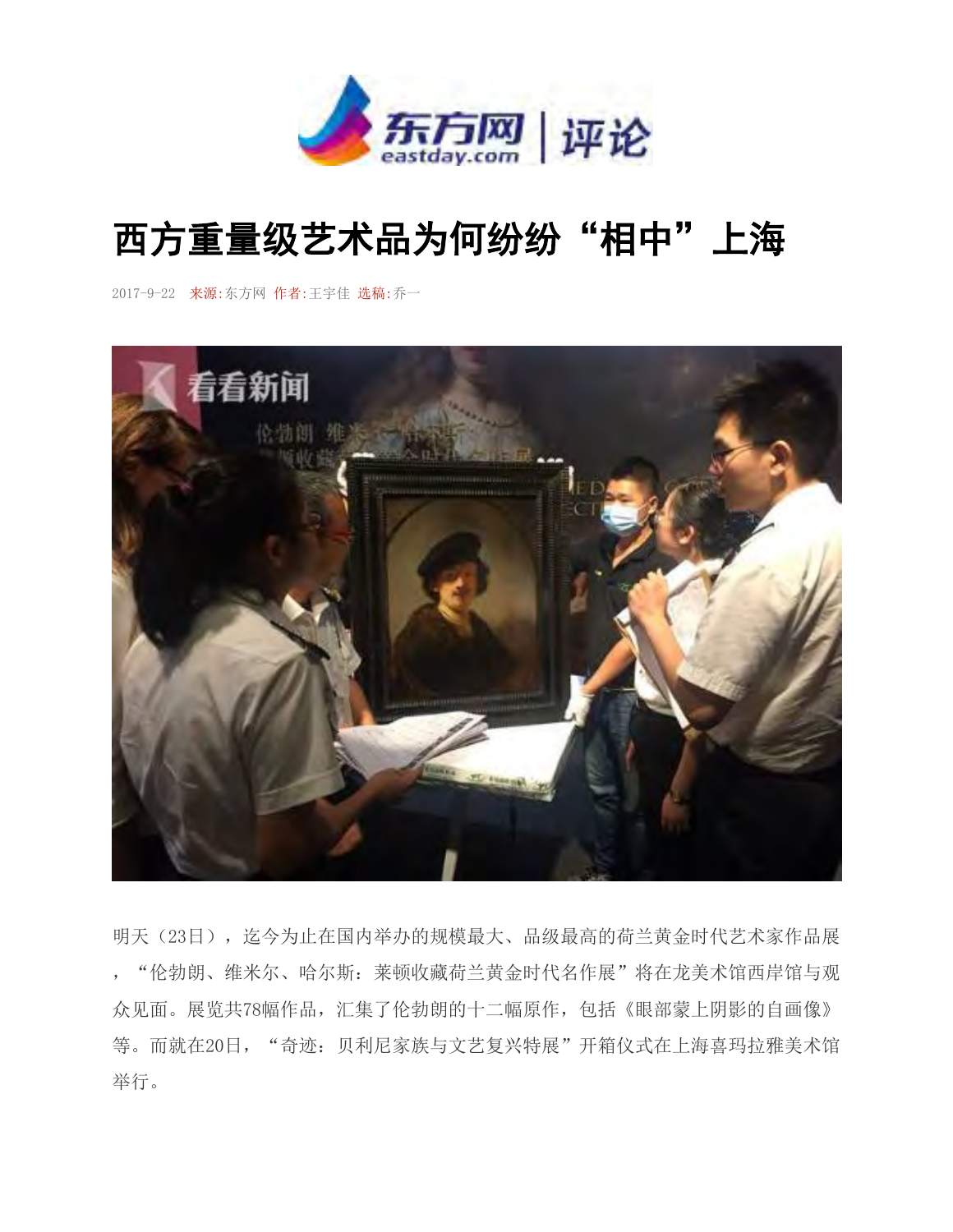作为"奇迹: 贝利尼家族与文艺复兴特展"的联合策展人、贝利尼家族第21代传人、 贝利尼博物馆馆长路易吉? 贝利尼指出,文艺复兴的最根本,是回到最开始的点,即人本 身的价值,人与人之间的价值。联合策展人、上海喜玛拉雅美术馆创始馆长、理事会理事 长沈其斌认为,文艺复兴不仅仅意味着艺术,是一场深刻的思想运动,本次展览不只是简 单的展示大师级的作品,而是希望通过重提文艺复兴精神,引领文艺"沪"兴。

 事实上,这两天被朋友圈刷屏的不仅仅是大型的展览,更有像上海历史博物馆、世博 文化公园、上海博物馆东馆、上海图书馆东馆、徐家汇体育公园、程十发美术馆、上海少 年儿童图书馆新馆、上海市民体育公园、上海大歌剧院……等一批即将在身边"冒出"的 文化体育设施刷屏。"上海的发展越来越好了,老百姓的生活越来越精彩了。"这是很多 人的心声。

今年初, 上海将"建设全国文化中心"的蓝图写进了本市"十三五"规划纲要, 致力 于到2020年基本建成文化要素集聚、文化生态良好、文化事业繁荣、文化产业发达、文化 创新活跃、文化生活多彩的国际文化大都市。

 2014年以来,上海地区的文创特展无论从数量还是种类上来说都呈爆发性增长,受到 了各界的广泛关注,其中年龄介于20至30岁的年轻族群形成了观展主力。中产阶级的快速 增加,带动了中国整体消费经济的发展,特别是在未来10年内将成为中国消费主力的90后 年轻消费者,他们更转向追求体验式的、文化与精神层次相融合的消费活动,文创特展就 是不二首选。

 不用去纽约、巴黎、罗马、佛罗伦萨等地,艺术生活便可与世界同步,这是上海成为 国际文化大都市的标志。近年来,上海因地制宜,优化文化创意产业布局,逐步形成产业 轴、产业圈、产业带。在文化与科技、金融的融合方面,上海大胆探索,先行先试,为建 设国际文化大都市奠定了坚实基础。

 上海建设国际文化大都市,不仅要有硬件,更要有软件,如何吸引全球顶级的艺术品 以及艺术团体来到申城,除了要积极走出去之外,也要引进来。与大师零距离接触,才能 让人们更好地理解艺术,也更有利于国际文化大都市的建设。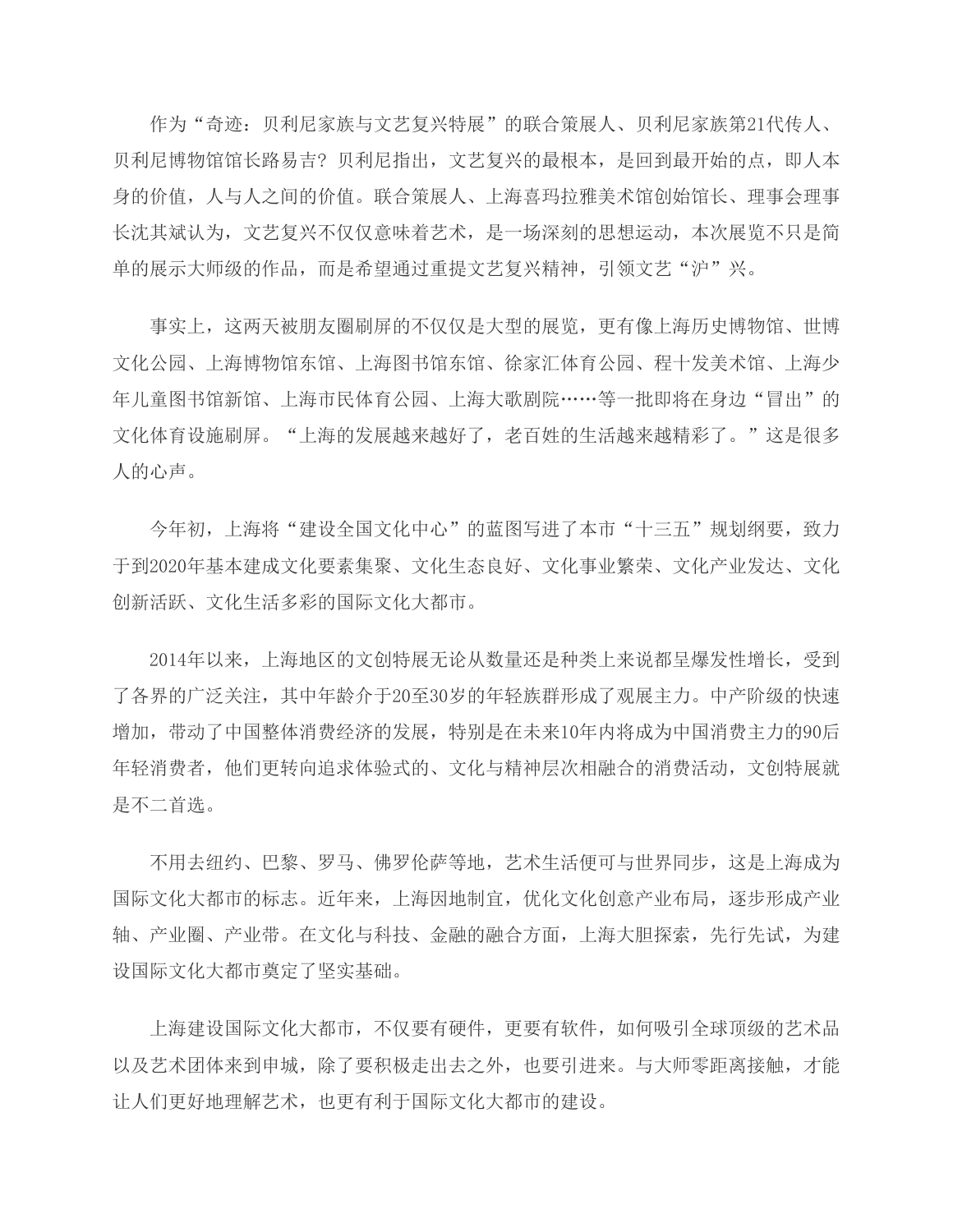## **"Why Would Western Art Heavyweights Take a 'Fancy' to Shanghai?"**

The largest and most prestigious exhibition of Dutch Golden Age art works – "Rembrandt, Vermeer and Hals in the Dutch Golden Age: Masterpieces from The Leiden Collection" – was unveiled yesterday at the Long Museum, West Bund. The show features 78 works, including 12 original works by Rembrandt, among which his *Self-Portrait with Shaded Eyes*. On the 20<sup>th</sup> of this month, the exhibition "Miracle: The Bellini Family and The Renaissance" also opened at the Shanghai Himalayas Museum.

Luigi Bellini, co-curator of the latter exhibition, a twenty-first generation member of the Bellini family, and the director of the Bellini Museum, pointed out that the essence of the Renaissance implied going back to the origins; namely, the value of man himself and the value of man as relating to mankind. Shen Qibin, the co-curator, founder and director of the Shanghai Himalayas Museum, believes that the Renaissance is not only about art, but also represents a profound ideological movement. Hopefully, this exhibition does not only constitute a display of masterpieces, but indeed marks the start of a revival of the Renaissance spirit, leading to a "Re-Shanghai-ssance".

In addition to news about these exhibitions, Chinese social media has been flooded with events happening in places such as the Shanghai History Museum, the Expo Cultural Center, the Shanghai Museum East Wing, the Xujiahui Sports Park, the Chengshifa Art Museum, the Shanghai Children's Library (new building), the Shanghai Citizen Sports Park, and the Shanghai Grand Opera House. "Shanghai is developing into a better place and people's lives are becoming more and more colorful," was the overall, heartfelt sentiment shared by many.

At the beginning of this year, the blueprint to turn Shanghai into "the cultural center of the nation" was included in the city's "One, Three, and Five-Year Plan." The plan calls for the establishment of an international cultural metropolis by 2020, characterized by the concentration of stakeholders, sound ecology, flourishing creative undertakings, thriving industries, an ambitious innovation agenda, and a colorful cultural life.

Since 2014, the sheer number and variety of cultural exhibitions held in the Shanghai area have grown exponentially, which has attracted broad attention. Young people between the ages of 20 and 30 form the bulk of the exhibition-going public. The rapid expansion of the Chinese middle class has led to the development of a consumer economy. Over the next 10 years especially, young people born in the 90s will become the main consumers. They seek entertainment opportunities that integrate personal experiences, culture, and spiritual pursuits – of which exhibitions represent the best option.

They no longer have to travel to New York, Paris, Rome, or Florence to enjoy the same quality of cultural experiences. This is a clear sign that Shanghai is becoming an international cultural metropolis. In recent years, the city has optimized the deployment of cultural and creative industries according to local conditions, gradually forming an industrial belt. In terms of